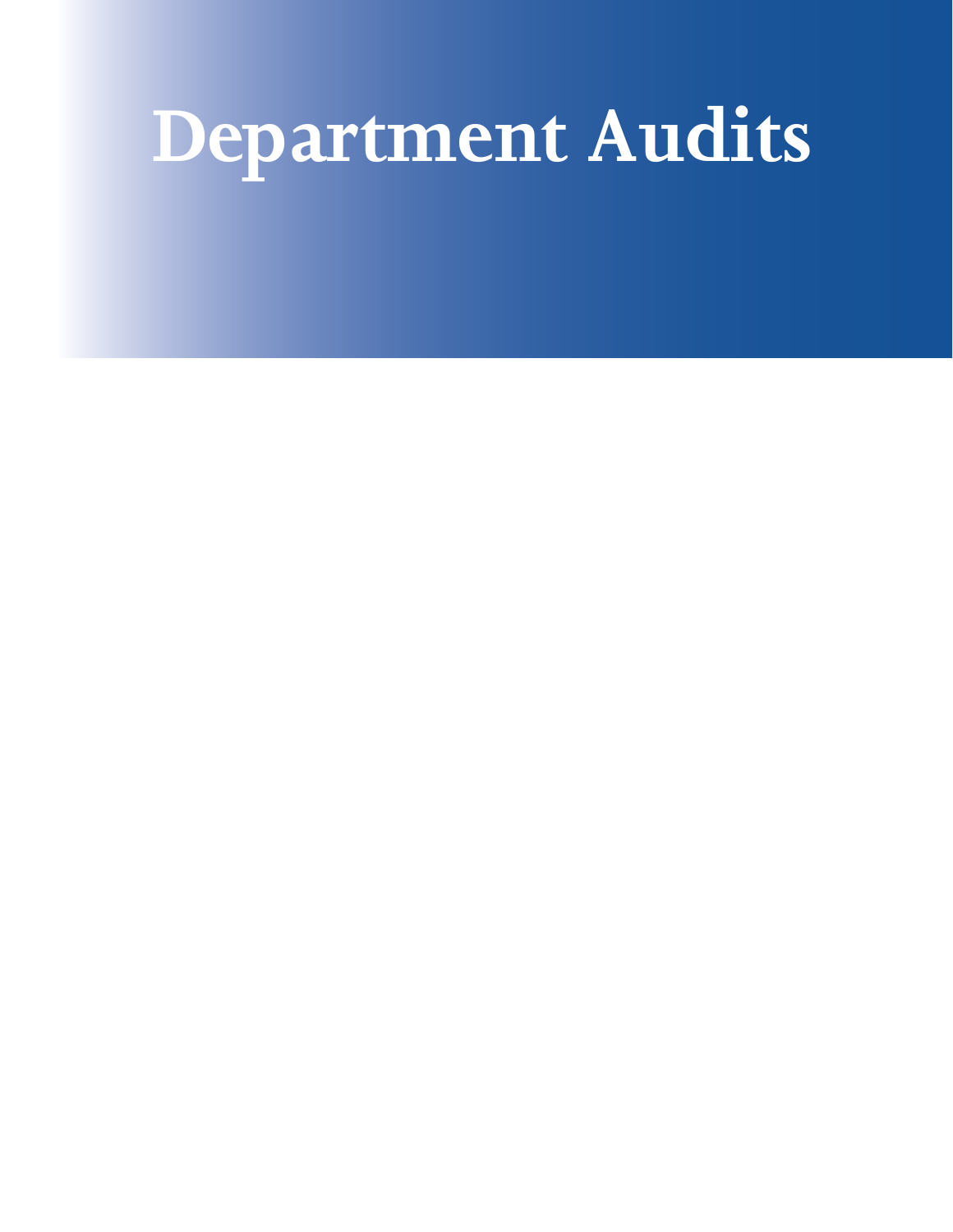# **BACKGROUND**

- **4.1** It is widely accepted that housing is a basic human need and is fundamental to personal well-being. Housing that is safe, healthy and affordable is crucial to maintaining healthy and sustainable communities. Accordingly, the government of Nova Scotia has partnered with the Federal government in the provision of housing since the 1960's. In August 2000, the responsibility for the government's housing programs was transferred to the Department of Community Services. Previously, it had been a function of the former Department of Housing and Municipal Affairs.
- **4.2** The housing programs of the Department of Community Services are administered by its Housing Services Division. Housing Services administers a variety of programs designed to help low to moderate income households maintain or acquire adequate housing. The Division provides grants and loans for home repairs and mortgages to purchase or build modest homes. It provides services in support of the Province's social housing units and subsidies to housing sponsors such as co-operatives and non-profit housing societies providing 9,000 dwelling units. As well, it develops and markets moderately-priced, serviced building lots.
- **4.3** The Provincial government partners with the Federal government in a significant way in the provision of social housing programs. In 1994, the Province entered into an agreement with the Government of Canada and Canada Mortgage and Housing Corporation (CMHC) to administer residential repair assistance programs. These programs are funded 75% by the Government of Canada through CMHC, and 25% by the Province of Nova Scotia. They are administered by Housing Services Division and provide forgivable loans to enable low and moderate income households to maintain a safe and healthy place to live.
- **4.4** The Housing Services Division also operates the Nova Scotia Housing Development Corporation. The Corporation owns and manages the Province's social housing assets and accounts for the revenues and costs associated with operation of those assets. It manages approximately 11,650 senior and family social housing units, provides 1,540 housing units under its Rural and Native Housing Program, and provides rental assistance to 800 low income households in private rental accommodations. As well, the Corporation provides direct lending or loan guarantees to qualified housing sponsors which satisfy a housing need, but cannot obtain financing in the private sector. Examples include group homes, nursing homes and assisted living projects. The Corporation has no employees of its own. Its programs are the responsibility of the staff of Housing Services Division.
- **4.5** The Corporation also enters into and manages certain Federal-Provincial social housing agreements on behalf of the government. In 1997 the Corporation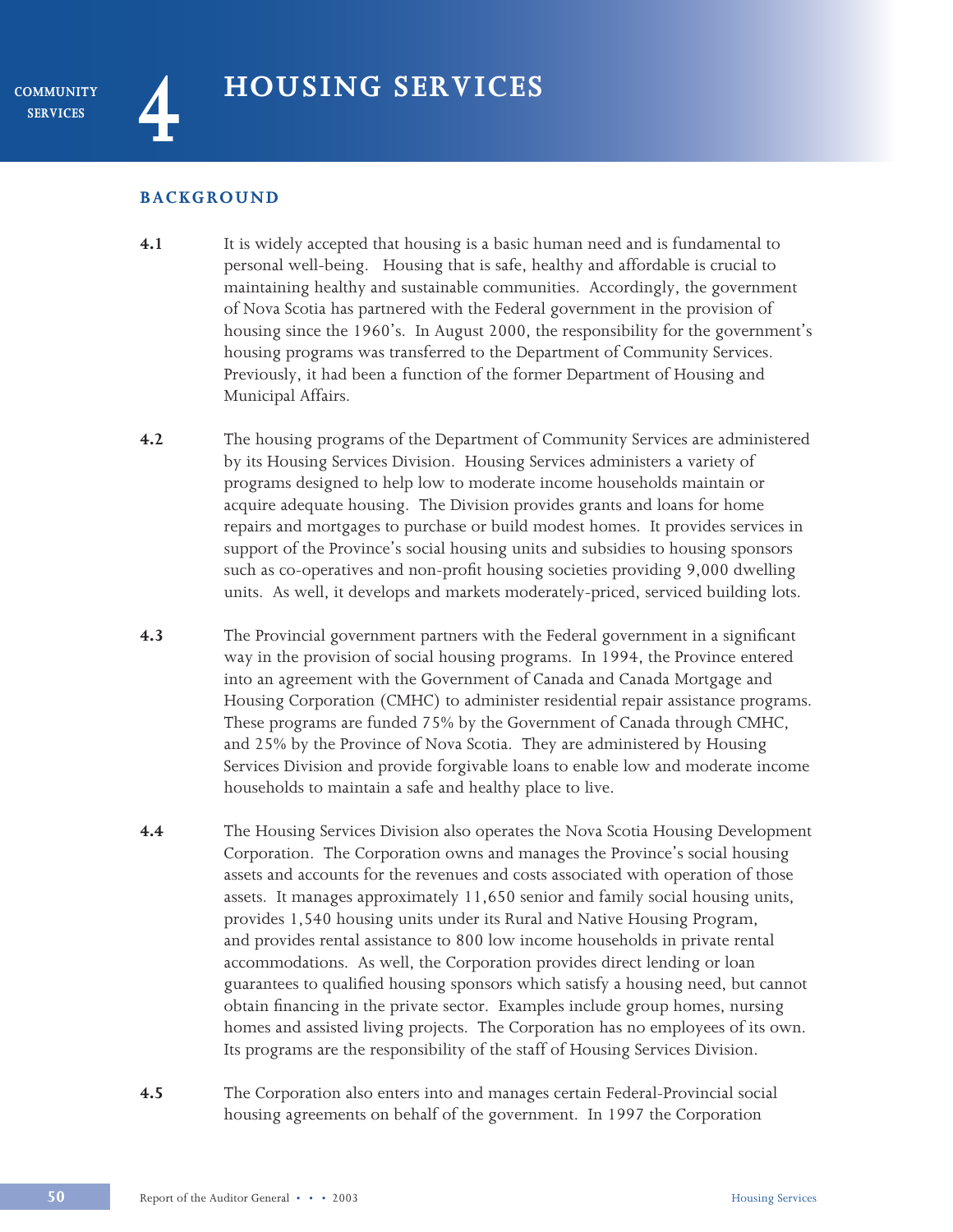entered into the Social Housing Agreement with CMHC. Under this agreement, CMHC's ownership in Nova Scotian social housing units, as well as the related loan portfolio, were transfered to the Nova Scotia Housing Development Corporation. Annual Federal funding to maintain the housing units was capped at 1995 levels and will follow a pre-defined declining schedule which will expire in 2034. The Department projects that – at current service levels – there will be an accumulated deficit of \$230 million by the time this agreement expires unless additional revenues are generated or costs are reduced.

- **4.6** In September 2002, the Corporation signed the CMHC-Nova Scotia Affordable Housing Program Agreement. It is valued at \$37.3 million, half to be provided by the Federal government and half by the Provincial government and its housing partners. The agreement includes funding for the construction and maintenance of rental properties and individual households. It is anticipated that up to 1,500 housing units will be created or renovated as a result of the agreement. In November 2002, construction of the first new affordable housing units in the Province in ten years was commenced in the Town of Middleton.
- **4.7** The primary Provincial legislation regulating the Department of Community Services' housing programs is the Housing Act and the Housing Development Corporation Act. Services of both the Housing Services Division and the Corporation are provided through four regional offices and seven governmentadministered housing authorities. The Division has approximately 90 staff. Exhibit 4.2 on page 63 illustrates the organizational structure of the Division.
- **4.8** Total expenditures for Housing Services in 2002-03 were \$137.5 million. Of this amount, \$117.2 million was for social housing programs and \$12.6 million was for home ownership and repair programs, with the remainder being spent on program administration and operations. \$56.3 million was recovered from the Federal government and municipal governments. The Division also had rental revenues of \$48.6 million.
- **4.9** The Housing Development Corporation had total revenues and total expenditures of \$124.7 million in 2002-03. At March 31, 2003 the Corporation had total assets of \$465.9 million, of which the majority (\$379.5 million) was the Province's investment in land and social housing units. As of that date, the Corporation also had outstanding loan and mortgage guarantees to CMHC and private lenders totaling \$198.2 million.

# **RESULTS IN BRIEF**

- **4.10** The following are our principal observations from this audit.
	- Strategic and business planning have been performed for the Housing Services Division and the Housing Development Corporation. We observed compliance with government's business planning guidelines. Performance measures have been developed for both the Division and the Corporation. We

**COMMUNITY SERVICES**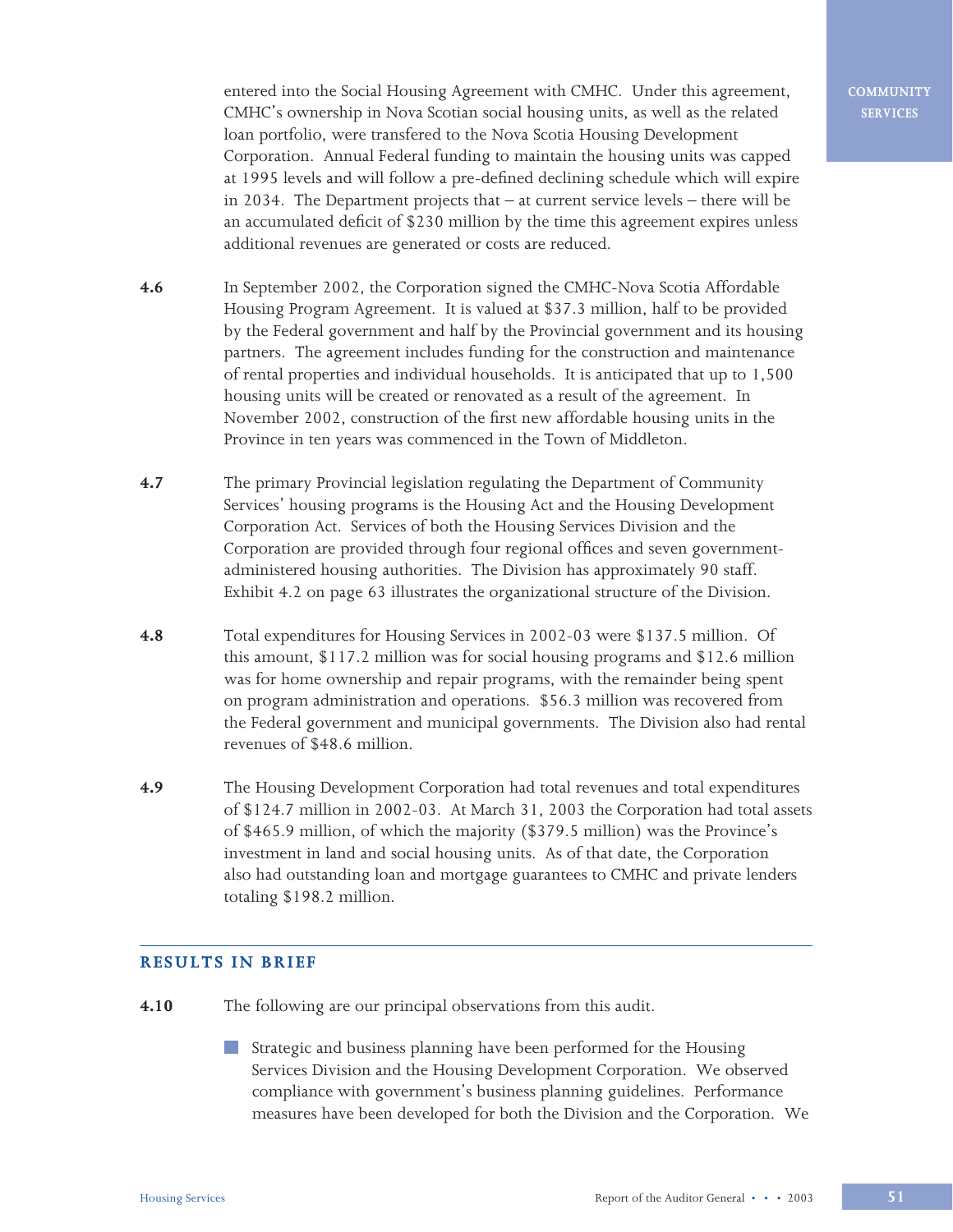advised that the Division should develop performance measures for each of its stated priorities.

- Internal and external accountability structures and reporting are appropriate.  $\sim 100$
- There is a need to update and possibly consolidate the Province's social **Tale** housing-related legislation. There is a similar need to update Department policies and procedures for social housing programs.
- We observed reasonable systems during our examination of financial management and reporting for social housing programs. The completion of the Department's new computerized property management system should further improve program management.
- **Many of the non-government housing sponsors receiving government** subsidies, such as co-operatives and non-profit housing societies, are experiencing serious financial difficulties. Department staff monitor the organizations and provide advice. However, we found that the Department does not always get all the information needed from housing sponsors on a timely basis, and Department reviews and building inspections are not occurring as regularly as required.
- We observed weaknesses in the Department's compliance with program requirements for its Residential Rehabilitation Assistance Program. Verification of client income did not always follow guidelines, legal documents were not always correct or complete, and property inspections were not always welldocumented.
- Control over the processing and monitoring of recoveries from the Federal government is reasonable.
- The Department has performed or participated in a number of evaluations and studies of its various social housing programs. These exercises are valuable in assessing whether programs are meeting their objectives. The Department has fallen behind in some program evaluations required by Federal-Provincial agreements, but there is a formal plan for performing them.

### **AUDIT SCOPE**

- **4.11** In August 2003 we completed a broad scope audit of various housing programs at the Department of Community Services. It was conducted in accordance with Section 8 of the Auditor General Act and auditing standards established by the Canadian Institute of Chartered Accountants, and included all tests and other procedures we considered necessary in the circumstances.
- **4.12** The objectives of this assignment were to assess: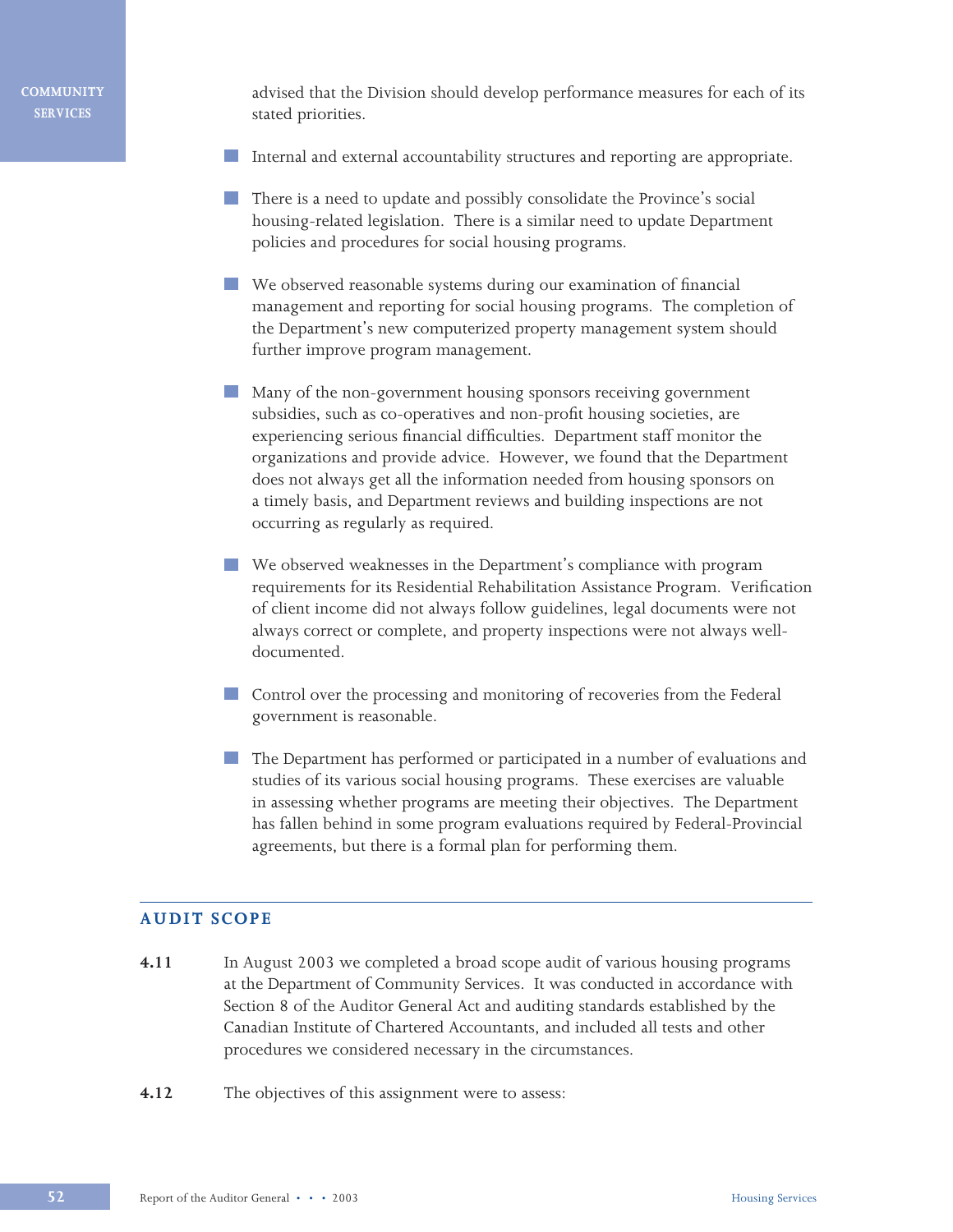- planning, budgeting, and accountability practices with respect to the Department's Housing Services Division and the Nova Scotia Housing Development Corporation; and
- whether the Department has adequate control over funds spent and received in its social housing subsidy and home repair programs.
- **4.13** Audit criteria were developed for the assessment of the systems and practices of the Department. The audit criteria were discussed with and accepted as appropriate by senior management of the Department, and are outlined in Exhibit 4.1. The audit consisted of interviews; review of significant plans, reports, studies, and other documents; as well as testing of grant and other control procedures.
- **4.14** In addition, our Office performs an audit of the financial statements of the Nova Scotia Housing Development Corporation each year.

# **PRINCIPAL FINDINGS**

# **Planning, Budgeting and Performance Reporting**

- **4.15** Internal accountability structure The Housing Services Division is comprised of a head office in Halifax and four regional offices located throughout the Province. Each of the regional offices operates under the direction of a Regional Director. There are three other Directors located at head office (Exhibit 4.2). Each of these positions report to the Executive Director of the Division. With the exception of one Director at head office whose responsibilities are changing, each of the Directors has completed an annual accountability statement which has been approved by the Executive Director. These statements outline their duties and responsibilities, and form the basis of the annual performance appraisal process for each individual.
- **4.16** The Executive Director meets with each Director on a quarterly basis to discuss performance in relation to the accountability statement. Additionally, regular visits are made to each region by the Executive Director to discuss specific regional issues. The Executive Director reports to the Deputy Minister of the Department and has prepared an accountability statement which was approved by the previous Deputy Minister.
- **4.17** Strategic and business planning Shortly after the government's housing programs were transferred to the Department of Community Services, staff of the new Housing Services Division undertook a project to develop a vision for the future of housing in Nova Scotia. As part of that project, a number of housing pressures were identified, statements of mission, beliefs and goals were prepared, and a description was provided of how the Province's housing 'landscape' would look in the year 2006 if the Division met all its goals.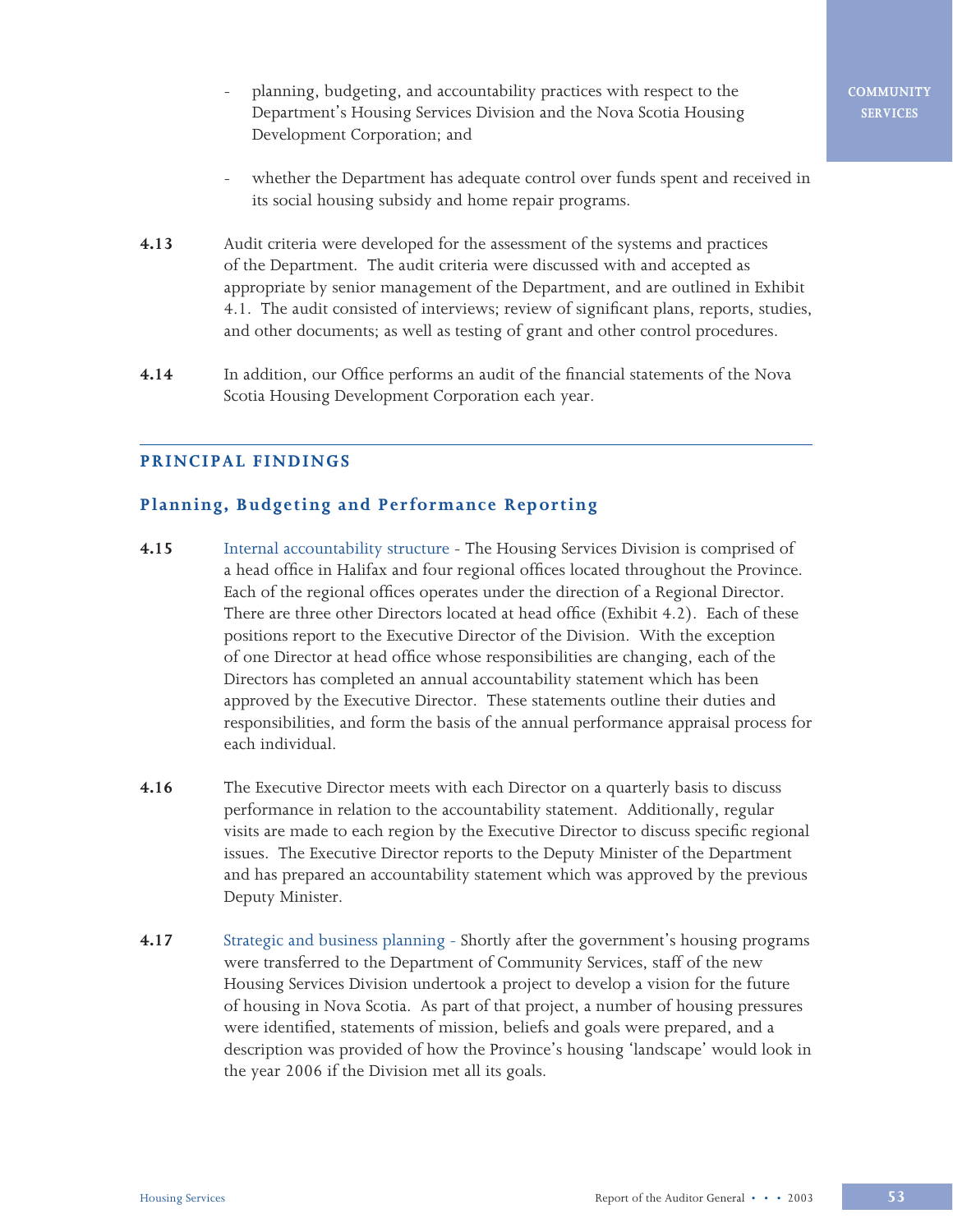- **4.18** The Division has recently finalized a long-term strategic plan to lead it in the achievement of its vision. We observed from our review of the plan that it addresses all the significant responsibilities of the Division and was developed with significant input from staff of the Housing Services Division, including staff of the Housing Authorities. At the time of our audit, the Division was preparing operational plans to implement components of the strategic plan. **COMMUNITY SERVICES**
	- **4.19** Government departments and crown corporations are required to prepare annual business plans using guidelines issued by Treasury and Policy Board. We reviewed the 2003-04 business plans for the Department of Community Services and Nova Scotia Housing Development Corporation and concluded that they were prepared in accordance with the guidelines.
	- **4.20** Performance measures A key component of planning is determining means of measuring success in achieving the objectives of a plan. Senior management indicated that development of performance measures for the achievement of its strategic and annual goals is underway. Some measures have been developed and are presented in the business plans of the Department and the Corporation.
	- **4.21** We reviewed performance measures presented in the Department's 2003-04 business plan which apply to the Housing Services Division, as well as those in the Nova Scotia Housing Development Corporation's 2003-04 business plan. We noted that performance measures relate well to the Department's and Corporation's stated goals. However, the Department's business plan does not provide a measure for each of the Housing Services Division's stated priorities and we suggested expanding performance measures accordingly.
	- **4.22** In addition, we did not see a significant amount of ongoing performance information relating to the occupancy rates in government-owned and nongovernment social housing units. A study conducted for the Department indicated that occupancy rates in the Cape Breton Regional Municipality were lower than expected due to shifting demographics. We believe it would be useful for management to have occupancy information by housing program and area of the Province to help make decisions with respect to the allocation of resources to areas and programs of greatest need.
	- **4.23** Performance reporting The Housing Services Division has various means of reporting on performance. Information on the expenses and recoveries of the Division are included in the annual budget and monthly forecasts of the Department of Community Services. Information on the Division's financial performance is provided to the Minister, along with explanations of changes in the forecast of current year expenditures and recoveries, and variances from the previous year's expenditures and recoveries. As well, the staffing levels for the Division are presented along with explanations for variances. The annual Estimates and Public Accounts for the Department, tabled in the House of Assembly, contain information on the financial operations and staffing of the Division.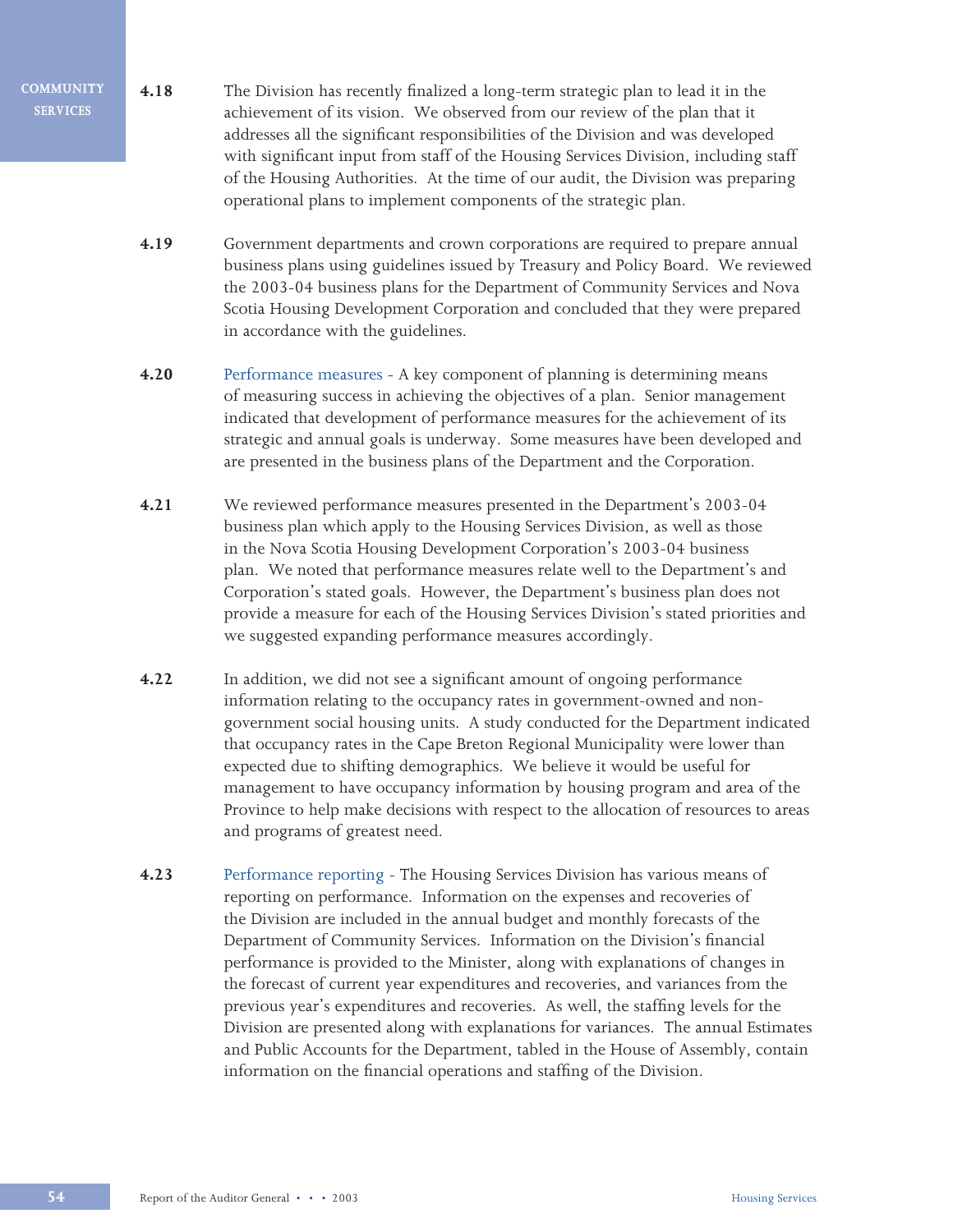- **4.24** At the time of our audit, the most recent Departmental Accountability Report was for the 2001-02 fiscal year. We found that it was prepared in accordance with government guidelines. The report summarizes the Housing Services Division's accomplishments in achieving the priorities described in the 2001-02 business plan of the Department.
- **4.25** The Nova Scotia Housing Development Corporation reports on its performance to the House of Assembly through its audited financial statements and annual Accountability Report. The financial statements for the 2002-03 fiscal year summarize the operations of the Corporation and Housing Authorities, and include all program expenditures and recoveries under the Social Housing Agreement. The Corporation's latest Accountability Report describes achievements relating to priorities outlined in the 2001-02 business plan of the Corporation.

# **Program Control**

**4.26** Legislation and policy - The Department has a broad mandate under the Housing Act and the Housing Development Corporation Act. These Acts provide general authority for all programs administered by the Housing Services Division. We observed there is a need to eliminate sections of the legislation which are no longer relevant and to make changes to reflect the current accountability structure between the Division and the Housing Authorities.

### **Recommendation 4.1**

We recommend the Department work with its Minister, government and the Legislature to update, and possibly consolidate, the Housing Act and Housing Development Corporation Act.

- **4.27** Many of the program policies and procedures currently being followed are from Division and Housing Authority manuals, policies and procedures used by Canadian Mortgage and Housing Corporation, program training materials, and agreements with housing sponsors. There is a need for updating and consolidation of housing policies and procedures. This is an observation similar to one from a recent study of the Division's home repair programs. The Division is still assessing how it delivers some of its programs and management indicated that the need for consolidated polices and procedures will be addressed after this exercise is completed.
- **4.28** Program management An annual budget is prepared for the various grant and subsidy programs as part of the Department's budgeting process. The process involves determining the amount of money available for each program based upon Federal and Provincial subsidies and other sources of revenues and recoveries. More detailed budgets are developed for programs where subsidy payments made to housing sponsors are based upon actual expenditures incurred by the sponsors. We also noted that staff have studied the capital maintenance and improvement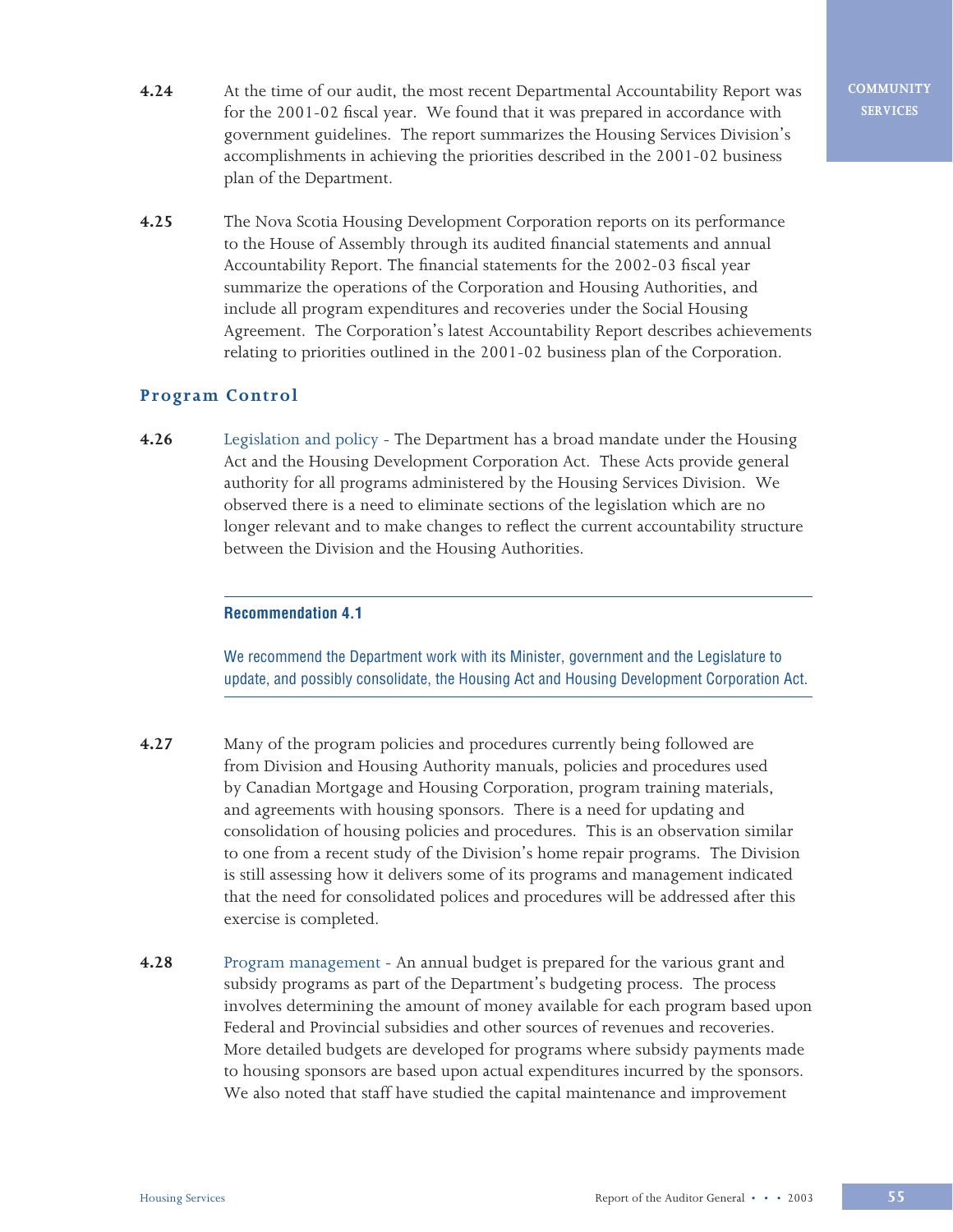needs for government-owned social housing units over the next five years and have prepared a long-range capital budget proposal to address needs.

- **4.29** We found management receive relevant and sufficient monthly financial reporting to assist in the management of subsidy and grant programs. At the time of our audit, the Division was in the process of developing a new computerized property management system for the Housing Authorities. This project has slowed down some of the regular reporting for certain programs, but overall reporting and control should improve significantly once the system is fully operational.
- **4.30** A monthly forecast of expenditures and recoveries is prepared. Explanations are provided when variances from budget are identified. A detailed analysis of budget, actual and forecasted expenditures and recoveries is prepared for Division management at least once a year.
- **4.31** Client eligibility The Department provides funding to Housing Authorities and subsidies to non-government housing sponsors. Payments are made on a daily basis to the Housing Authorities through the Division's centralized banking system. Payments to housing sponsors are made monthly based upon the amounts specified in sponsor agreements.
- **4.32** The Department has developed detailed policies and procedures for housing sponsors to follow. They specify how to determine tenant eligibility, select tenants as units become available, verify household income and calculate tenant rents and subsidies. Tenants are required to sign standard-form leases. Tenant income is to be verified again during the lease renewal process and the tenant's rent is to be adjusted according to income. These policies and procedures have been incorporated into formal agreements between the Department and sponsor organizations.
- **4.33** The Housing Authorities require tenants to complete standard application forms, and use standard forms to calculate tenant income and tenant rents. Housing sponsors, such as co-operatives and non-profit housing societies, have been provided with standard forms.
- **4.34** Housing sponsor reporting Year-end financial statements are to be prepared, audited and submitted for each housing sponsor which receives a subsidy from the Department. The housing sponsors are also required to ask their external auditors to express an opinion on the calculation and verification of tenant income and the calculation of tenant rents.
- **4.35** Organizations which receive payments under the rent supplement program are an exception to this requirement because they are only providing individual rental units at agreed upon rents. We also found that the 2001-02 financial statements for the Rural and Native Housing Program were not audited, but the 2002- 03 statements were. This area of operation is being merged into the Housing Authorities and, accordingly, will be audited in future years as part of the financial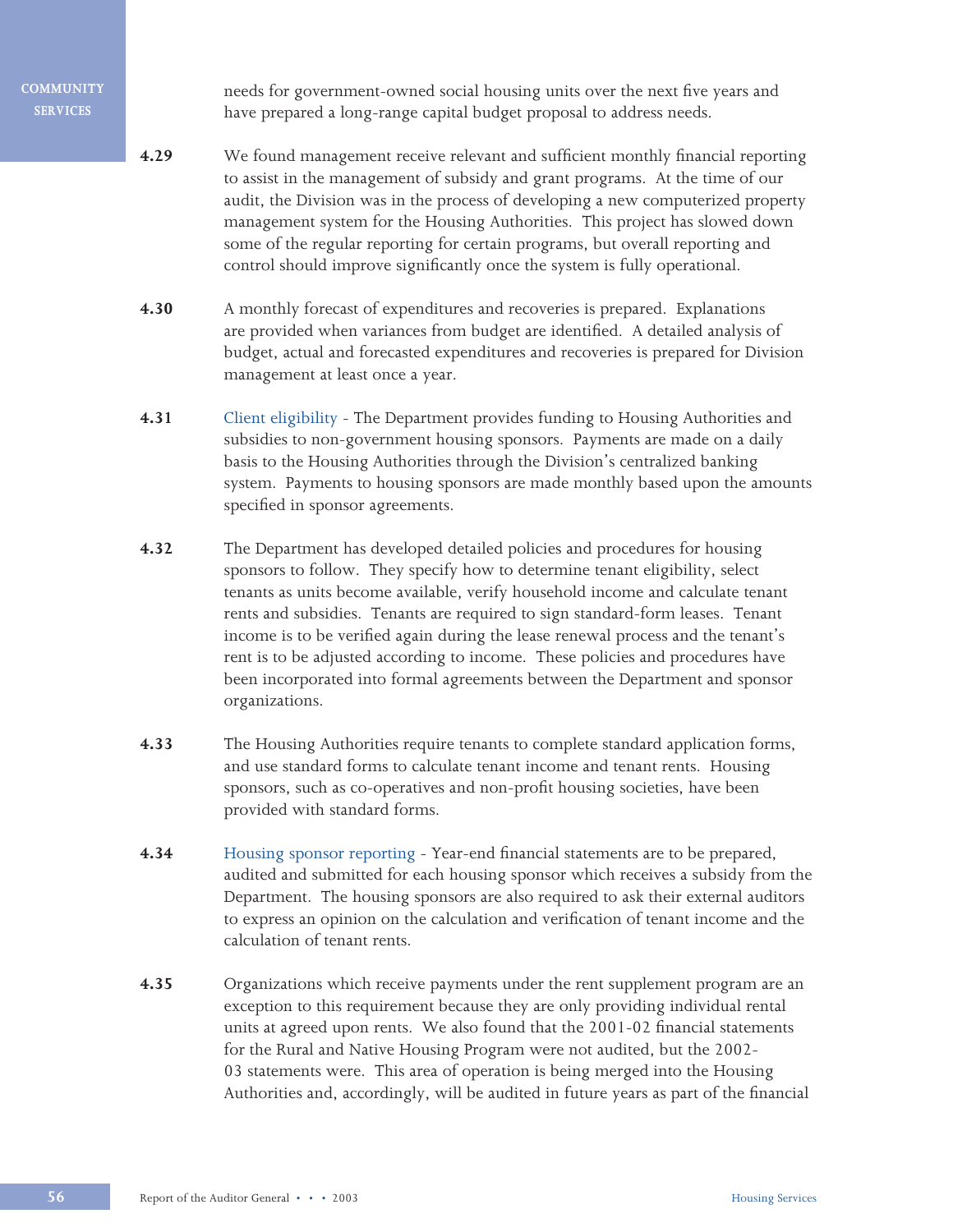statement audits of the Housing Development Corporation and the Housing Authorities.

**4.36** Financial ratios and other performance measures are useful in assessing the reasonableness of expenditures incurred and revenues received by housing sponsors. The Department calculates financial ratios and obtains explanations for significant variances for one housing program we examined. While financial ratios may on occasion be calculated and analyzed for other programs, there is no requirement that this be done.

# **Recommendation 4.2**

We recommend Housing Services Division develop and monitor financial ratios and other performance measures for each of the various housing sponsors subsidized by the Department.

- **4.37** Monitoring of housing sponsors The Department has a formal agreement with each housing sponsor that receives a subsidy from the government. The agreements lay out various requirements that housing sponsors must fulfill, such as keeping accurate and complete records, maintaining dwelling units in good condition, and the minimum number of units which must be available for income-tested occupants. Department staff are responsible for monitoring the activities and financial condition of housing sponsors, as well as providing assistance and advice. Housing sponsors are also subject to property inspections by the Department. The right to enter and inspect housing sponsor property and to examine records is specified in the housing sponsor agreements.
- **4.38** Monitoring of housing sponsors may include review of annual budgets, audited financial statements and information returns filed. Department staff may examine details of the Replacement Reserve and Subsidy Surplus funds required to be maintained by housing sponsors. Reviews may also examine financial and administrative practices of housing sponsors to ensure compliance with terms of sponsor agreements, and look at the calculation and verification of client incomes and calculation of rents by housing sponsors.
- **4.39** We found that reviews were only conducted on a regular basis for the Rural and Native Housing Program. According to policy, reviews are to be completed on cooperatives and non-profit housing organizations every three years, but this cycle is not being achieved. Such reviews are generally only being performed when housing sponsors encounter problems.
- **4.40** Property inspections determine the physical condition of buildings. The requirement for building inspections varies among programs. In cases where there is a requirement for periodic inspection of housing sponsor properties we found that inspections were generally not being completed within the inspection cycles established and inspection documentation was not always complete.

**COMMUNITY SERVICES**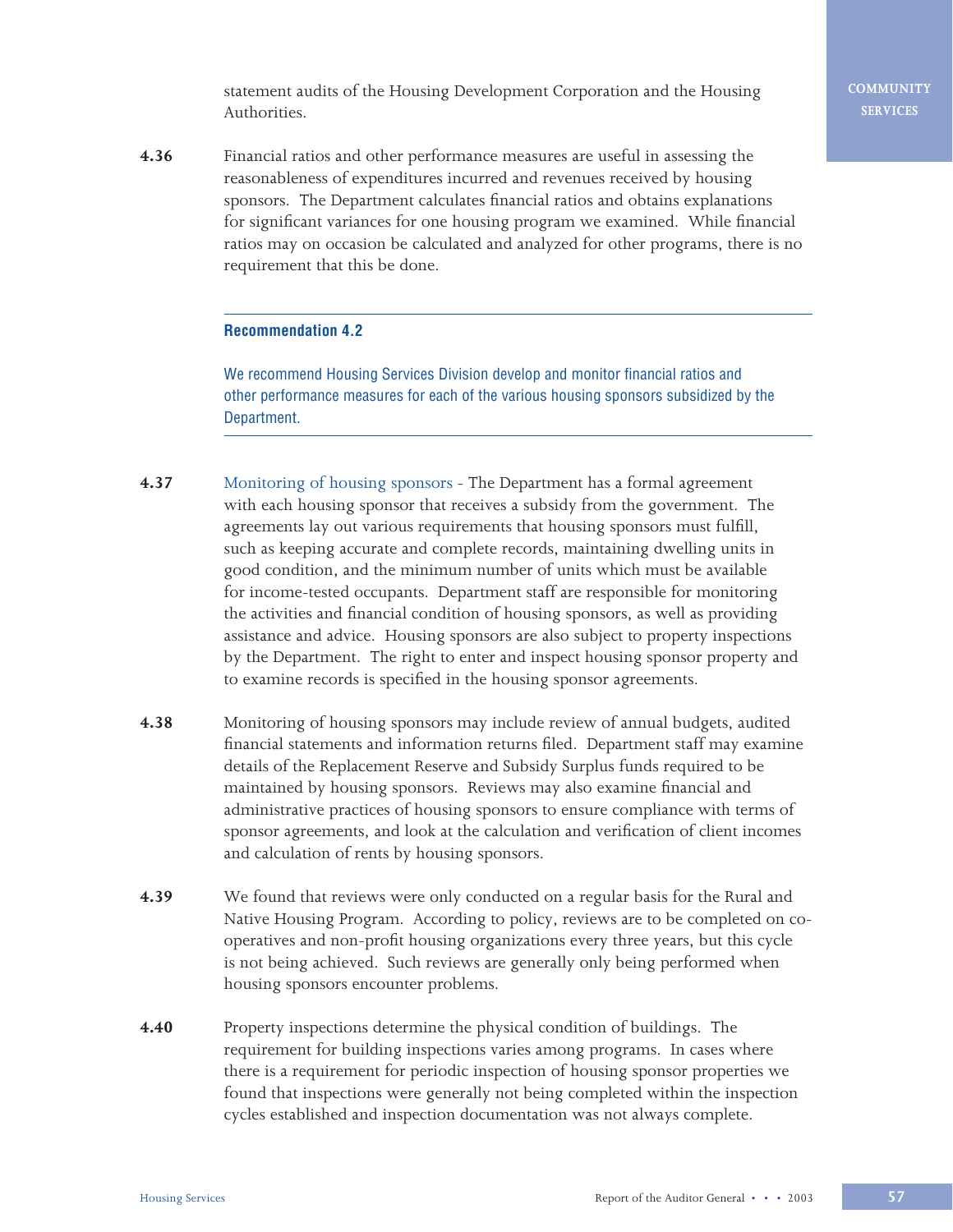#### **Recommendation 4.3**

We recommend that the Department develop a formal, comprehensive system for conducting reviews and property inspections of housing sponsors. Policies concerning the selection, performance, quality control and follow-up of reviews and inspections should be documented.

- **4.41** Housing sponsors are required to submit various documents to the Division on a regular basis. We observed instances where housing sponsors had not submitted financial statements and delays in Division staff review of those financial statements that were submitted. Minimal review and analysis are performed on financial statements received and there is minimal documentation of communications with housing sponsors after a review to discuss issues and problems noted. We also observed instances where annual project data reports and auditors' confirmations concerning the calculation and review of tenants' income and calculation of tenants' rents were not submitted to the Division. Management informed us that obtaining required information from some housing sponsors is very difficult. They have to be reminded frequently and in some cases may have to be warned that funding will be suspended.
- **4.42** We also understand that many housing sponsors have incurred operating losses, working capital shortages and excessive debt in order to undertake needed repairs. Housing sponsors are required to make yearly payments into a Replacement Reserve fund to ensure sufficient funds for ongoing maintenance and repairs to properties. We noted instances where housing sponsors had either not made yearly payments or had delayed making the payment. There were also cases where housing sponsors had received funds under other housing grant programs because there was insufficient money in Replacement Reserve funds to pay for needed repairs. Both situations illustrate the financial difficulties being faced by some housing sponsors. Division staff work with individual organizations to help resolve such issues, but we found project files do not always adequately document the difficulties and the remedial measures being taken.
- **4.43** The rents charged by housing sponsors are to be at the low end of market rents, or at least at rates which provide for the viablity of the housing sponsor. We found that there is inadequate documentation in Housing Services Division files to indicate the analysis undertaken by staff to monitor market rents, and we found that the Division is not regularly monitoring rents charged by housing sponsors to ensure they are reasonable.

# **Recommendation 4.4**

We recommend the Department improve its files for the monitoring of housing sponsors. The Department should also monitor rents charged by housing sponsors and assess them for reasonableness in comparison to market rents.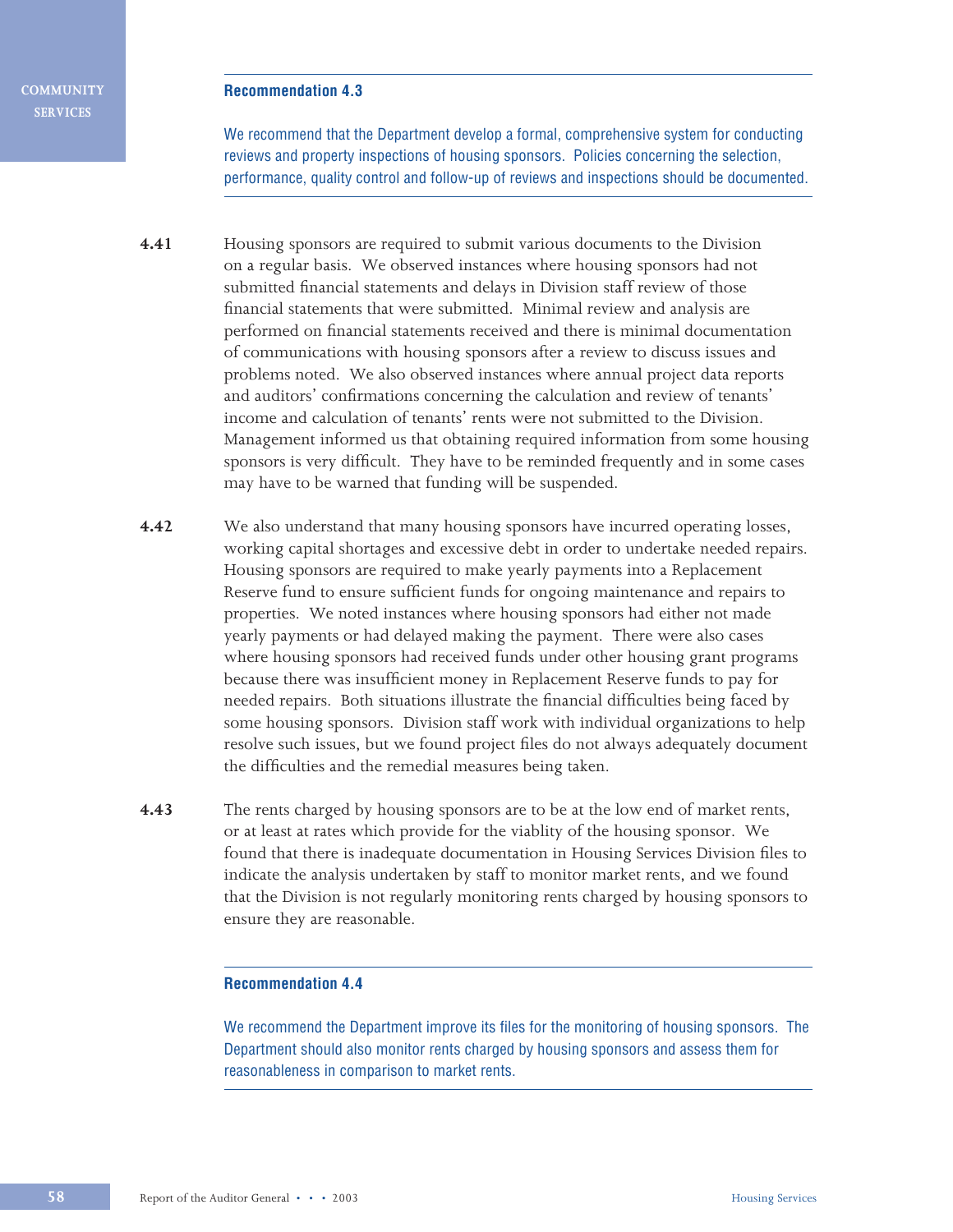**COMMUNITY SERVICES**

- **4.44** Residential Rehabilitation Assistance Program The Residential Rehabilitation Assistance Program (RRAP) is a Federal-Provincial program providing forgivable loans for housing repairs to ensure minimum health and safety standards are met. Exhibit 4.3 describes the various types of housing eligible for funding under the program.
- **4.45** The program is administered by the Housing Services Division. The income of applicants must be reviewed and verified by Division staff to ensue it does not exceed program limits. Based on our tests, the verification of income is not as rigorous as it should be. We noted instances where applicants' incomes were not calculated in accordance with program guidelines, and instances where applications were approved even though income exceeded income limits.
- **4.46** We noted instances where documentation supplied by applicants to support funding requests was inadequate. Inspections are to be performed to ensure all required repairs have been completed. We found that the quality of documentation to support the findings of inspections varied. In some cases it was difficult to determine if inspections had been performed and, if they had been, whether the work carried out by the contractor was to the satisfaction of the inspector.
- **4.47** Promissory notes and mortgage documents are prepared to ensure the Department has adequate security if the ongoing terms and conditions for a forgivable loan are not met. We noted instances where promissory notes were not completed properly or were for an incorrect amount. We also observed an instance where a signed mortgage document was not prepared, even though repairs had been completed.

#### **Recommendation 4.5**

We recommend the Division develop quality assurance procedures to ensure all Residential Rehabilitation Assistance Program requirements are being met.

- **4.48** Federal-Provincial agreements The Department has entered into agreements with Canada Mortgage and Housing Corporation for the administration of grant and subsidy programs. We examined the monitoring of payments received under the agreements and found the process to be appropriate.
- **4.49** The maximum amounts claimable from the Federal government are specified in the agreements. Actual recoveries are compared to budgeted amounts during the preparation of the Division's monthly forecasts. The Division prepares yearly claims which are audited by a public accounting firm. Division staff review and prepare a written response to the management letter submitted by the accounting firm. The audited claims are submitted to CMHC for review. A letter is sent by CMHC to the Department outlining any issues they have identified. Housing Services Division staff are responsible for ensuring these issues are resolved.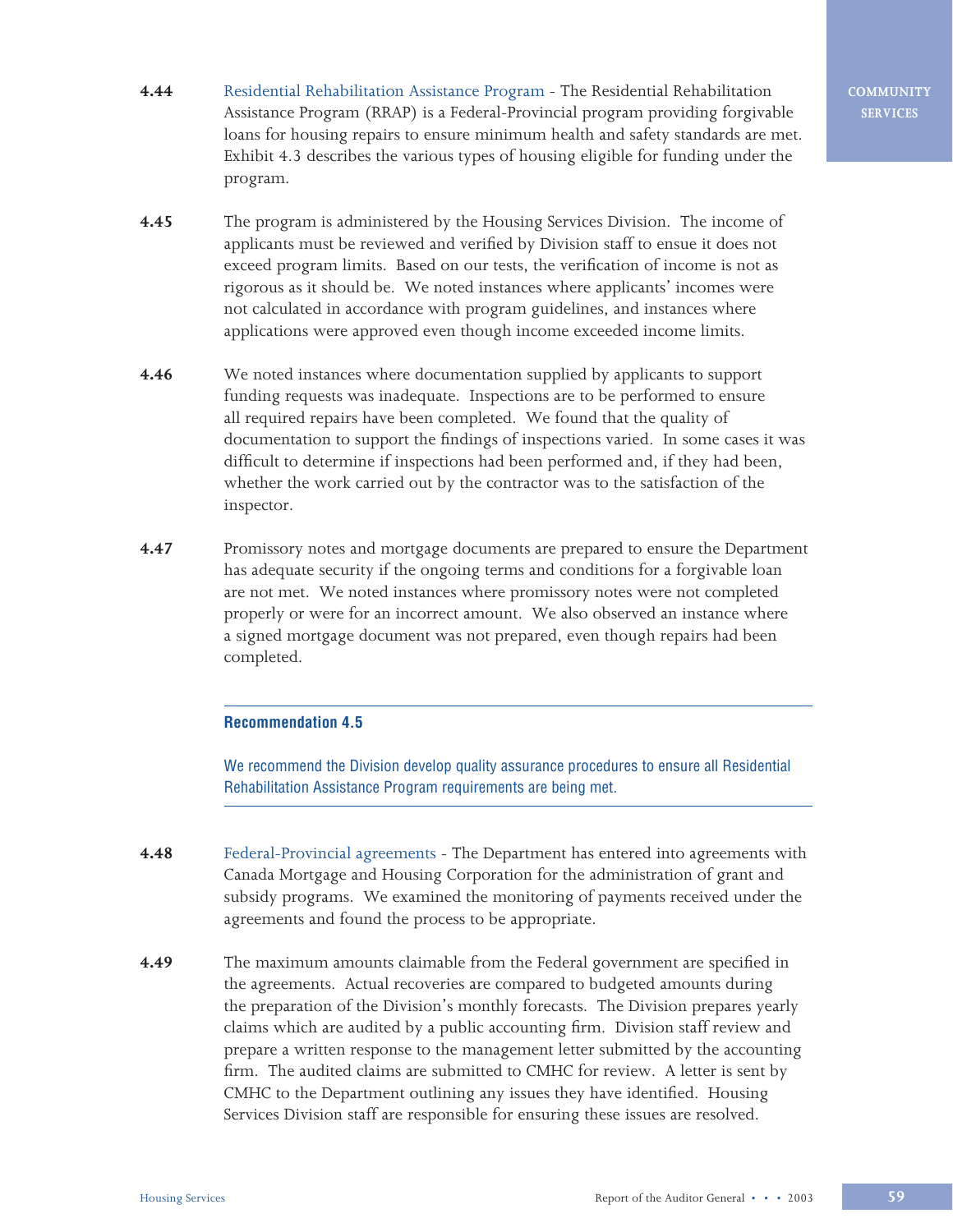- **4.50** Program evaluation Program evaluations play a valuable role in assessing whether program objectives are met. The Department participated in a Canadawide evaluation of the Residential Rehabilitation Assistance Program undertaken by Canada Mortgage and Housing Corporation in 2002. This evaluation was a requirement of a Federal-Provincial agreement. The study concluded that the program met its objective of enabling low-income households to improve the conditions of their housing to meet minimum health and safety standards. The evaluation also found that the program improved housing accessibility for lowincome households with disabilities. **COMMUNITY SERVICES**
	- **4.51** The Department also participated in a Canada-wide evaluation of the Co-operative Housing Program undertaken by CMHC in 2002. Co-operative housing is intended to provide housing to lower and moderate income households. The authors of the evaluation concluded households are being provided with affordable housing, though some households are paying high shelter costs. The housing stock of some co-operatives requires significant repairs and many cooperatives have insufficient reserves to cover the cost of needed repairs. Some co-operatives are in financial difficulty due to issues such as market conditions, the condition of housing stock and management factors. As described in paragraph 4.42, we noted similar issues during our examination of programs involving housing sponsors.
	- **4.52** The Department is required to evaluate all housing subsidy programs funded under the Social Housing Agreement every five years. Evaluations were not completed in 2002-03 as required under the Agreement. However, the Department's 2003-04 business plan indicates that it intends to develop an evaluation framework during the year and management noted that program evaluations will be performed in subsequent years.
	- **4.53** In addition to the evaluations mentioned above, the Department recently completed two studies related to the delivery of programs providing funding for home repairs. One study observed that these programs have allowed low-income households to maintain and improve housing and that there is a continuing need to provide the programs. It recommended that program terms and conditions be standardized and some grant programs be consolidated. The other study noted that there is a need to standardize the inspection process, and that benefits could be achieved through greater use of technology by inspection staff. At the time of our audit, Division management were reviewing the studies and developing an action plan to address the issues identified.
	- **4.54** The Housing Services Division has also prepared a document entitled Nova Scotia Housing Research Framework. The document identifies potential research themes according to Divisional goals, and specifies five specific priorities for research by the Department.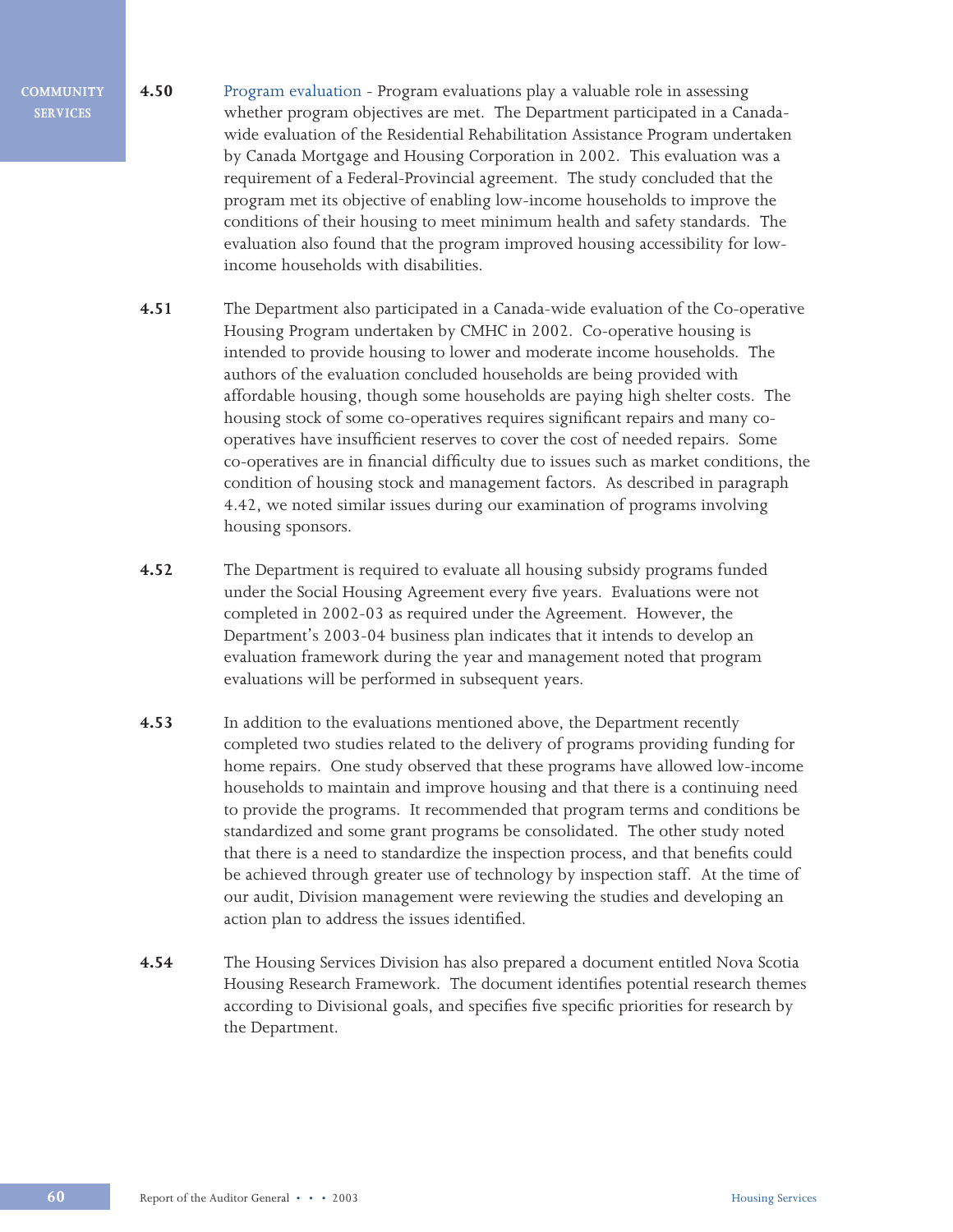# **CONCLUDING REMARKS**

**COMMUNITY SERVICES**

- **4.55** Based on our audit, the planning, budgeting and accountability practices of the Department of Community Services with respect to the Housing Services Division and the Nova Scotia Housing Development Corporation are satisfactory.
- **4.56** We also concluded that the Department has adequate control over funds spent and received by its social housing subsidy and home repair programs. However, improvements could be made in file documentation, monitoring and inspections relating to housing sponsors. The Residential Rehabilitation Assistance Program could be strengthened with better documentation, as well as tighter adherence to program eligibility and other requirements.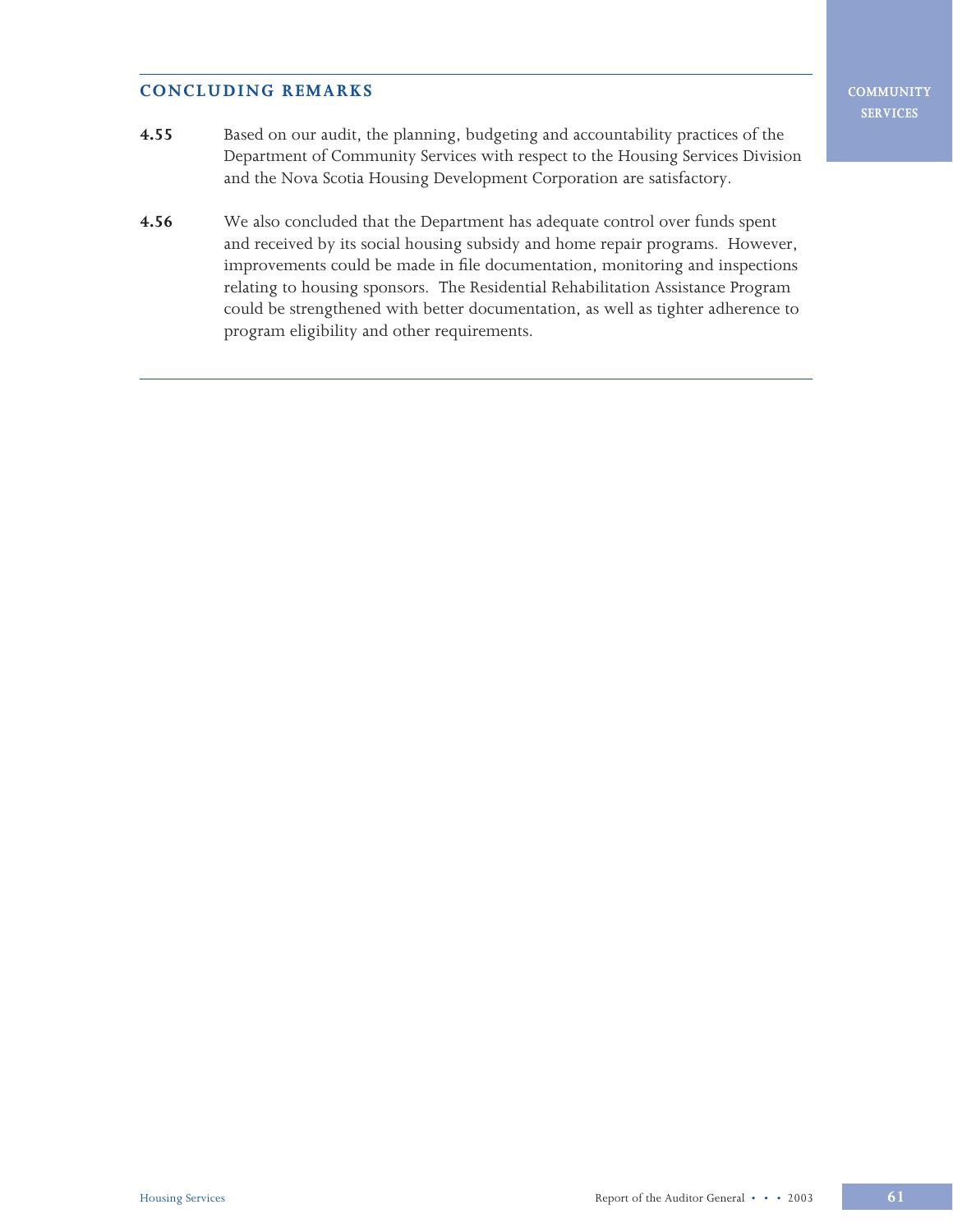# Exhibit 4.1 **Audit Criteria**  Audit criteria are reasonable and attainable standards of performance and control, against which the adequacy of systems and practices can be assessed. They relate to the audit objectives developed for an assignment and are used to design the detailed audit tests and procedures. The following criteria were used in our audit of housing programs at the Department of Community Services: ■ Planning, Budgeting and Accountability - Responsibilities and accountabilities with respect to housing programs should be formally defined and communicated. There should be regular strategic, operational and financial planning performed. Where possible, goals should be outcome oriented and designed in a manner to make success in achieving them measurable. There should be a current business plan which complies with the government's planning and budgeting framework. There should be accurate budgeted costs and recoveries of housing programs. There should be appropriate and timely reporting to the Minister and the House of Assembly on the performance of housing programs. **n** Control of Housing Programs - In most circumstances, sufficient program and financial information should be obtained before the subsidies of housing sponsors are determined. Standardized goals, service level standards and performance expectations should be agreed to between the Division and the sponsors. There should be regular and timely assessment of sponsors' performance in meeting agreed upon goals, service level standards and performance expectations. There should be systems to ensure housing grants are only made to applicants who are eligible to receive funding. The performance of housing programs should be regularly monitored and evaluated. There should be appropriate monitoring and reporting on the operation of Federal-Provincial cost shared agreements.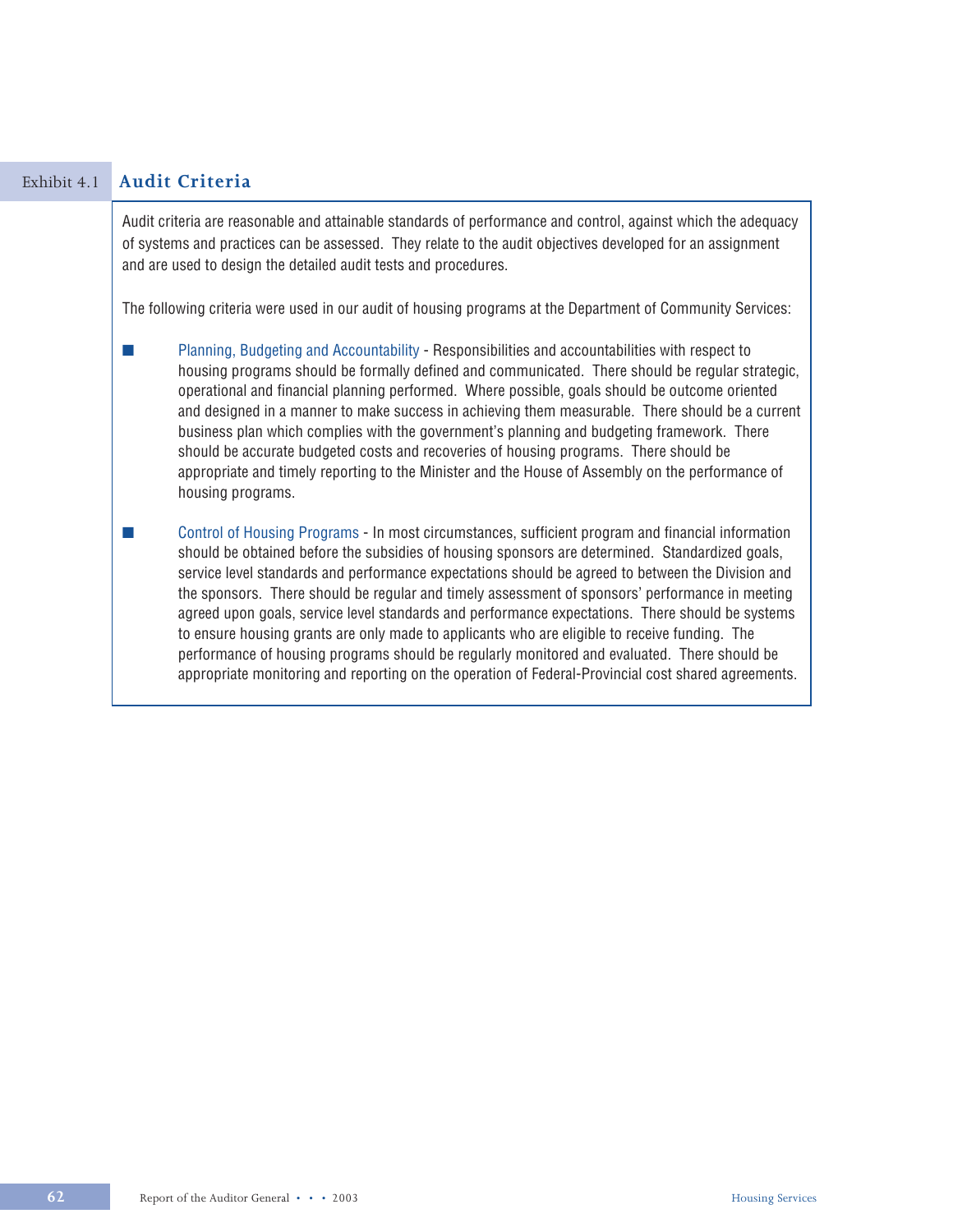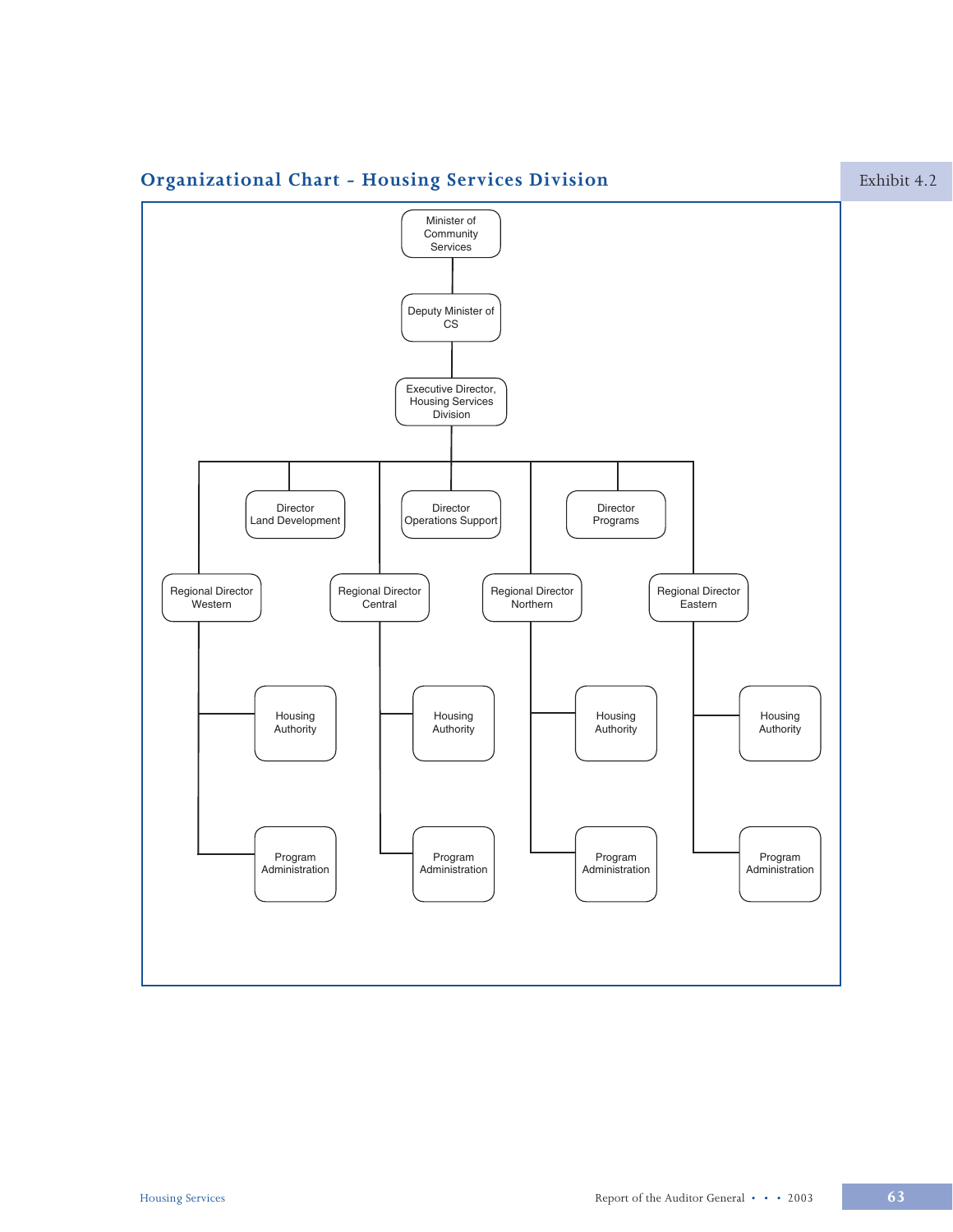| Exhibit 4.3 | Mortgage, Grant and Subsidy Programs                                                                                                                                                                                                    |
|-------------|-----------------------------------------------------------------------------------------------------------------------------------------------------------------------------------------------------------------------------------------|
|             | <b>Provincial Mortgage Program</b>                                                                                                                                                                                                      |
|             | Family Modest Housing Program – provides mortgage funds up to \$70,000 to buy or build a modest home.                                                                                                                                   |
|             | <b>Provincial Loan Programs</b>                                                                                                                                                                                                         |
|             | Parent Apartment Program – provides loans up to \$25,000 for the creation of accommodations for family<br>members who are at least 50 years of age.                                                                                     |
|             | Small Loans Assistance Program – provides homeowners with low interest loans up to \$20,000 for home<br>renovations, additions or repairs.                                                                                              |
|             | <b>Grants for Home Repairs</b>                                                                                                                                                                                                          |
|             | Provincial Housing Emergency Repair Program – provides grants up to \$2,500 to lower income households to<br>carry out emergency and health and safety related repairs to their homes.                                                  |
|             | Senior Citizens Assistance Program – provides grants up to \$3,000 to seniors to carry out emergency and<br>health and safety related repairs to their homes.                                                                           |
|             | Access-a-Home Program – provides grants up to \$3,000 to help homeowners renovate their homes to make<br>them more wheelchair accessible.                                                                                               |
|             | Residential Rehabilitation Assistance Program:                                                                                                                                                                                          |
|             | Homeowner – provides a forgivable loan up to \$12,000 to homeowners who own and occupy sub-<br>standard housing, to make repairs so the home will meet minimum health and safety standards.                                             |
|             | Disabled Homeowner - provides a forgivable loan up to \$12,000 to homeowners to carry out work<br>needed to modify homes occupied by someone with a disability.                                                                         |
|             | Emergency Repair Program $-$ provides grants up to \$4,635 to homeowners who live in rural areas to<br>carry out repairs that are needed on an urgent basis to deal with health and safety hazards.                                     |
|             | Home Adaptations For Seniors' Independence $-$ provides financial assistance up to \$2,500 to<br>homeowners and tenants to carry out adaptations needed to extend the time low income seniors can<br>live in their homes independently. |
|             | Rental – provides a forgivable loan up to \$18,000 to landlords to pay for mandatory repairs made to<br>units occupied by low income tenants.                                                                                           |
|             | Disabled Rental – provides a forgivable loan up to \$18,000 to landlords to pay for work needed to<br>modify a unit occupied or intended to be occupied by someone with a disability.                                                   |
|             |                                                                                                                                                                                                                                         |